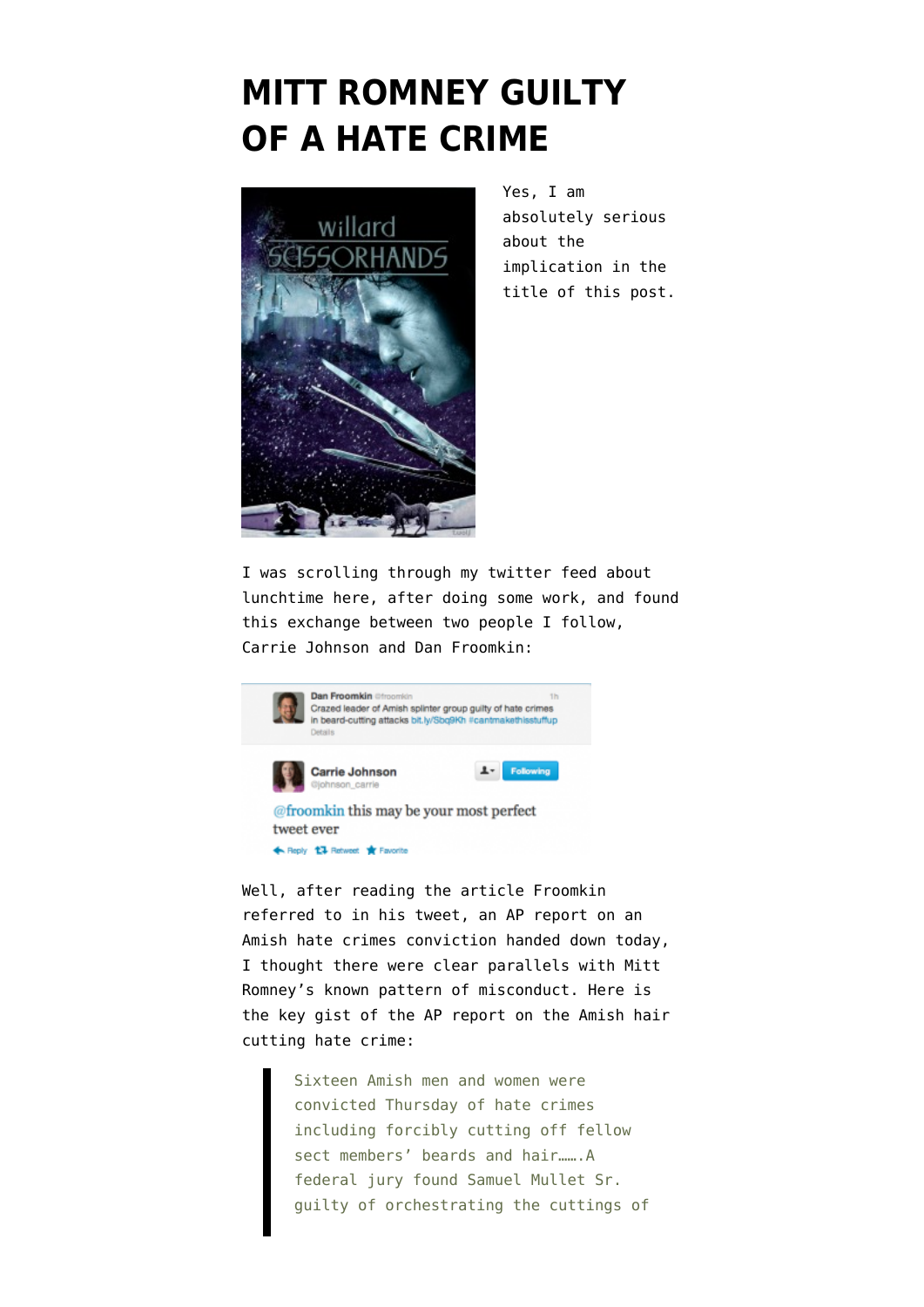Amish men's beards and women's hair last fall in attacks that terrorized…

Hmmmm, where do I remember a completely similar, in every way, violation of a human individual's sanctity and rights to individualism and free expression, not to mention of course, forced hair cutting, under the Constitution of the United States? Oh, yes, it was from the once and [always juvenile and self entitled Mitt Romney](http://www.washingtonpost.com/local/education/romney-incident-would-likely-mean-more-punishment-today/2012/05/11/gIQAmvuJIU_story.html):

> Many of today's principals would be likely to throw the book at a student who pinned down a classmate and clipped his hair, as [Republican presidential](http://www.washingtonpost.com/politics/mitt-romneys-prep-school-classmates-recall-pranks-but-also-troubling-incidents/2012/05/10/gIQA3WOKFU_story.html) [candidate Mitt Romney did as a high](http://www.washingtonpost.com/politics/mitt-romneys-prep-school-classmates-recall-pranks-but-also-troubling-incidents/2012/05/10/gIQA3WOKFU_story.html) [school senior in 1965.](http://www.washingtonpost.com/politics/mitt-romneys-prep-school-classmates-recall-pranks-but-also-troubling-incidents/2012/05/10/gIQA3WOKFU_story.html)

Romney was not disciplined at the time. If such an attack happened in the public schools of 2012, it would probably lead to suspension and might also be referred for expulsion, a number of local school leaders said following a Washington Post report of the incident involving Romney.

Yes, one would hope that "today's principals" might treat the brutish otherism and hatred of Willard "Mitt" Romney a bit different today. But, seriously, the same intellectual, moral and character deficits that are present now, were present to any competent mind then. Mitt Romney's hate crime conviction worthy act was not mere misguided words, as so many engaged in at during those times, but instead it was a violent and injurious physical felonious assault. You can call it partisan to say this, and you would be a bloody ignorant and simpering fool to do so. I trust most of you in the national, main stream media, who actually have the time and claimed IQ to actually read this and react intellectually.

This is the "intellect" and "mind" that now seeks to lead the, still, most powerful nation on earth? Mitt Romney would be headed to federal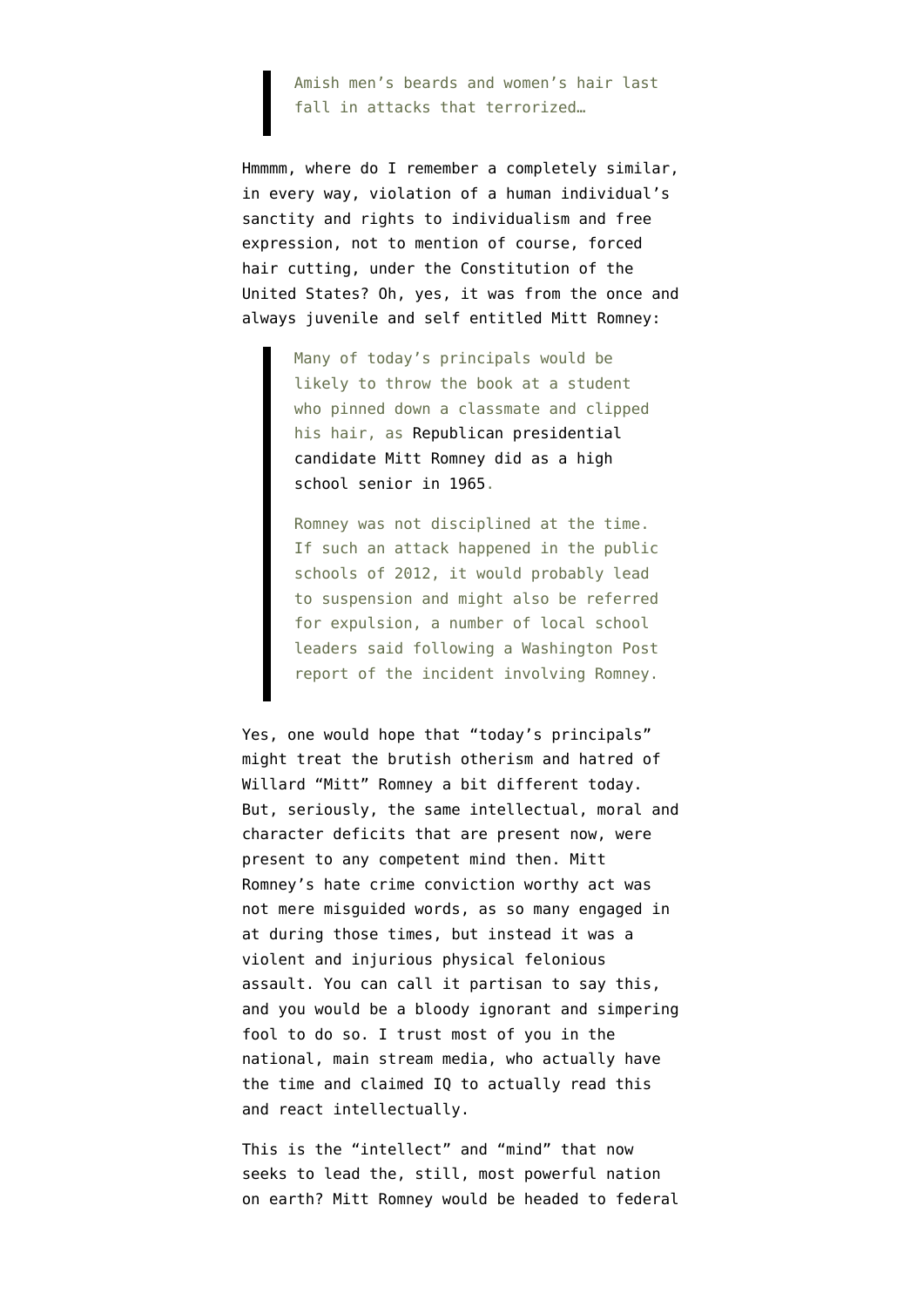prison if past were but falsely discarded prologue.

Mitt Romney is now, and always has been, a self important, self entitled, brutish chameleon that blithely does whatever he wants, and is willing to say whatever it takes, to get over on others. That is not a leader; it is the mark of a congenitally entitled power mad, craven, flip flopping, and hollow shill.



It is the mark of a man who is a pliable and troubled soul in need of

counseling, and the antithesis of a leader for the enlightened and informed free world. Which also kind of explains Mr. Romney's craven and supremely self serving attempt to [try to](http://politicalticker.blogs.cnn.com/2012/09/12/romneys-political-pretzel-over-libya/comment-page-41/) [capitalize on the death of US ambassador Chris](http://politicalticker.blogs.cnn.com/2012/09/12/romneys-political-pretzel-over-libya/comment-page-41/) [Stevens](http://politicalticker.blogs.cnn.com/2012/09/12/romneys-political-pretzel-over-libya/comment-page-41/) while the event was still very much in play as an United States foreign relations interest.

That is not the mark of a leader, it is the mark of a cowardly lout. Such was, and is, the best the GOP had to offer in their self proclaimed [can't lose year of destiny.](http://blogs.wsj.com/peggynoonan/2012/09/18/time-for-an-intervention/)

For any halfway informed citizen, and certainly for the supposedly intelligent members of the political press, the foregoing are some things you ought to consider and report. To report a false horserace that is serving to yourself (as Romney always is to himself) is one thing; but to ignore facts in craven servitude thereof is yet another. I know leading members of the press will see this, where will you go? Have you even the small balls to follow on?

There are choices in the political landscape. They may be constrained to where it is a choice between the lesser of two very much evils. That